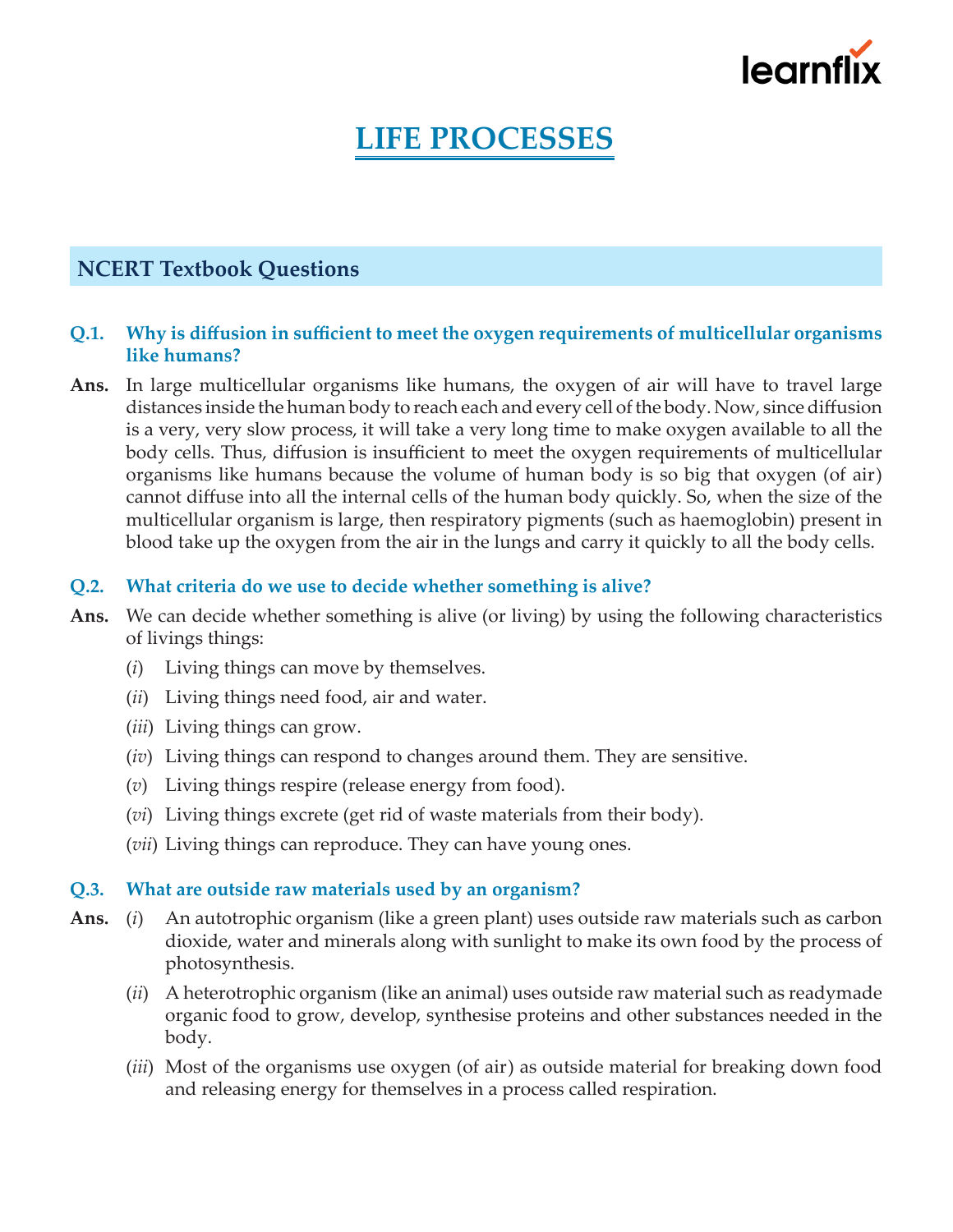## **Q.4. What processes would you consider essential for maintaining life?**

**Ans.** The various processes essential for maintaining life are: Nutrition, Respiration, Transport, Excretion, Controland Coordination, Growth, Movement and Reproduction.

## **Q.5. What are the differences between autotrophic nutrition and heterotrophic nutrition?**

- **Ans.** (*i*) In autotrophic nutrition, an organism synthesises its own organic food from simple inorganic materials like carbon dioxide, water and minerals present in the surroundings by using sunlight energy. In heterotrophic nutrition, an organism cannot synthesise its own food, it depends on other organisms for food.
	- (*ii*) Autotrophic nutrition takes place in green plants and certain bacteria which can carry out photosynthesis. Heterotrophic nutrition occurs in all animals, and non-green plants which cannot carry out photosynthesis.

## **Q.6. Where do plants get each of the raw materials required for photosynthesis?**

**Ans.** The two raw materials required by the plants for photosynthesis are: Carbon dioxide and Water. The plants get carbon dioxide gas from the air (or atmosphere). The plants get water from the soil.

## **Q.7. What is the role of the acid in our stomach?**

**Ans.** The role of acid in the stomach is to make the medium of gastric juice acidic so that the enzyme pepsin can break down proteins of the food effectively. This is because the enzyme pepsin can digest proteins effectively only in the acidic medium. Another role of acid is that it kills any bacteria which may enter the stomach with our food.

## **Q.8. What is the function of digestive enzymes?**

**Ans.** Digestive enzymes are the biological catalysts which break down the complex food molecules (like carbohydrates, proteins and fats) into such small particles which can be absorbed from the alimentary canal into the blood stream.

## **Q.9. How is the small intestine designed to absorb digested food?**

**Ans.** The inner surface of small intestine has millions of tiny, finger-like projections called villi. The presence of villi gives the inner walls of the small intestine a very large surface area. And the large inner surface area of small intestine helps in the rapid absorption of the digested food.

## **Q.10. What advantage over an aquatic organism does a terrestrial organism have with regard to obtaining oxygen for respiration?**

**Ans.** The aquatic organisms use the oxygen dissolved in water for carrying out respiration. The amount of oxygen dissolved in water is, however, limited. The terrestrial organisms take oxygen from air which contains much higher amount of oxygen. Thus, a terrestrial organism has an advantage over an aquatic organism in regard to obtaining oxygen because it is surrounded by an oxygen-rich air from which it can take any amount of oxygen.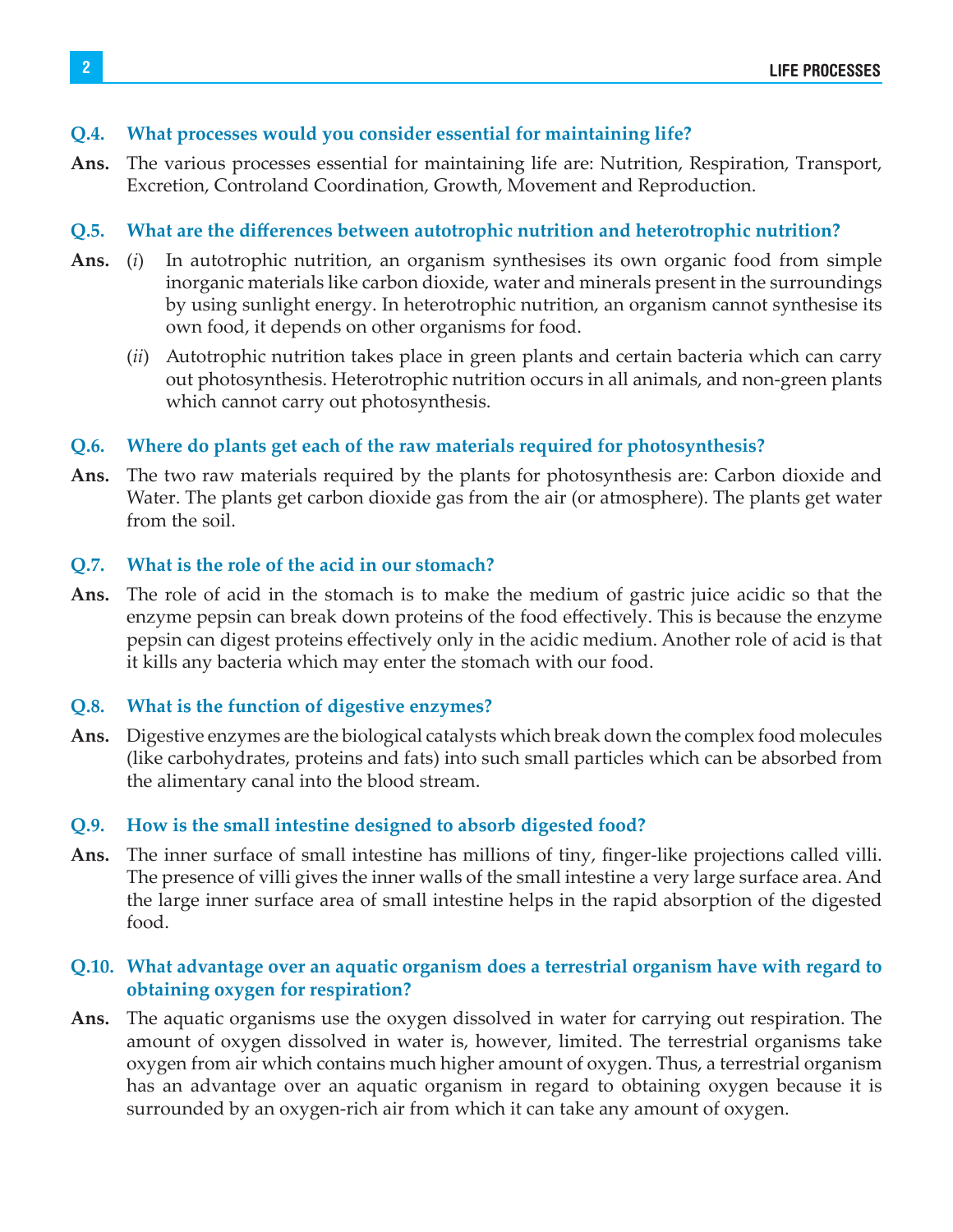## **Q.11. What are the different ways in which glucose is oxidised to provide energy in various organisms?**

- **Ans.** There are two different ways in which glucose is oxidised to provide energy in various organisms: aerobic respiration, and anaerobic respiration. Aerobic respiration uses oxygen (of air) whereas anaerobic respiration takes place without oxygen.
	- (*i*) In aerobic respiration, the glucose food is completely broken down by the oxygen (of air) inhaled during breathing to form carbon dioxide and water, and a lot of energy is released.
	- (*ii*) In anaerobic respiration, the glucose food is incompletely broken down by microorganisms like yeast in the absence of oxygen (of air) to form ethanol and carbon dioxide, but much less energy is released.

## **Q.12. How are oxygen and carbon dioxide transported in human beings?**

**Ans.** In human beings, oxygen is carried from the lungs by the respiratory pigment haemoglobin which is present in red blood corpuscles. Haemoglobin has a very high affinity for oxygen. Carbon dioxide is more soluble in water than oxygen. So, most of the carbon dioxide produced during respiration in the human body is transported in the dissolved form in our blood.

## **Q.13. How are the lungs designed in human beings to maximise the area for exchange of gases?**

**Ans.** There are millions of alveoli in the lungs. The presence of millions of alveoli in the lungs provides a very large area for the exchange of gases. And the availability of large surface area maximises the exchange of gases. For example, if all alveoli from the two human lungs are unfolded, they would give an area of about 80 square metres (which is nearly the size of a tennis court !).

## **Q.14. What are the components of transport system in human beings? What are the functions of these components?**

- **Ans.** The components of transport system in human beings are blood and lymph. The functions of blood and lymph are as follows:
	- (*i*) Red blood cells carry oxygen from the lungs to all the cells of the body. Blood plasma carries digested food, proteins, common salt, waste products (like carbon dioxide and urea) and hormones from one part to another part in the body.
	- (*ii*) Lymph puts into circulation large protein molecules by carrying them from the tissues into the blood stream (which could not be absorbed by blood capillaries due to their large size). Lymph also carries digested fat from intestine to other tissues, and excess fluid from the extra-cellular space back into blood.

## **Q.15. Why is it necessary to separate oxygenated and deoxygenated blood in mammals and birds?**

**Ans.** The mammals and birds are warm-blooded animals which have high energy needs because they constantly require energy to maintain their body temperature. It is necessary to separate oxygenated blood and deoxygenated blood in mammals and birds because such a separation allows a highly efficient supply of oxygen to the body cells which is required for producing a lot of energy needed by them.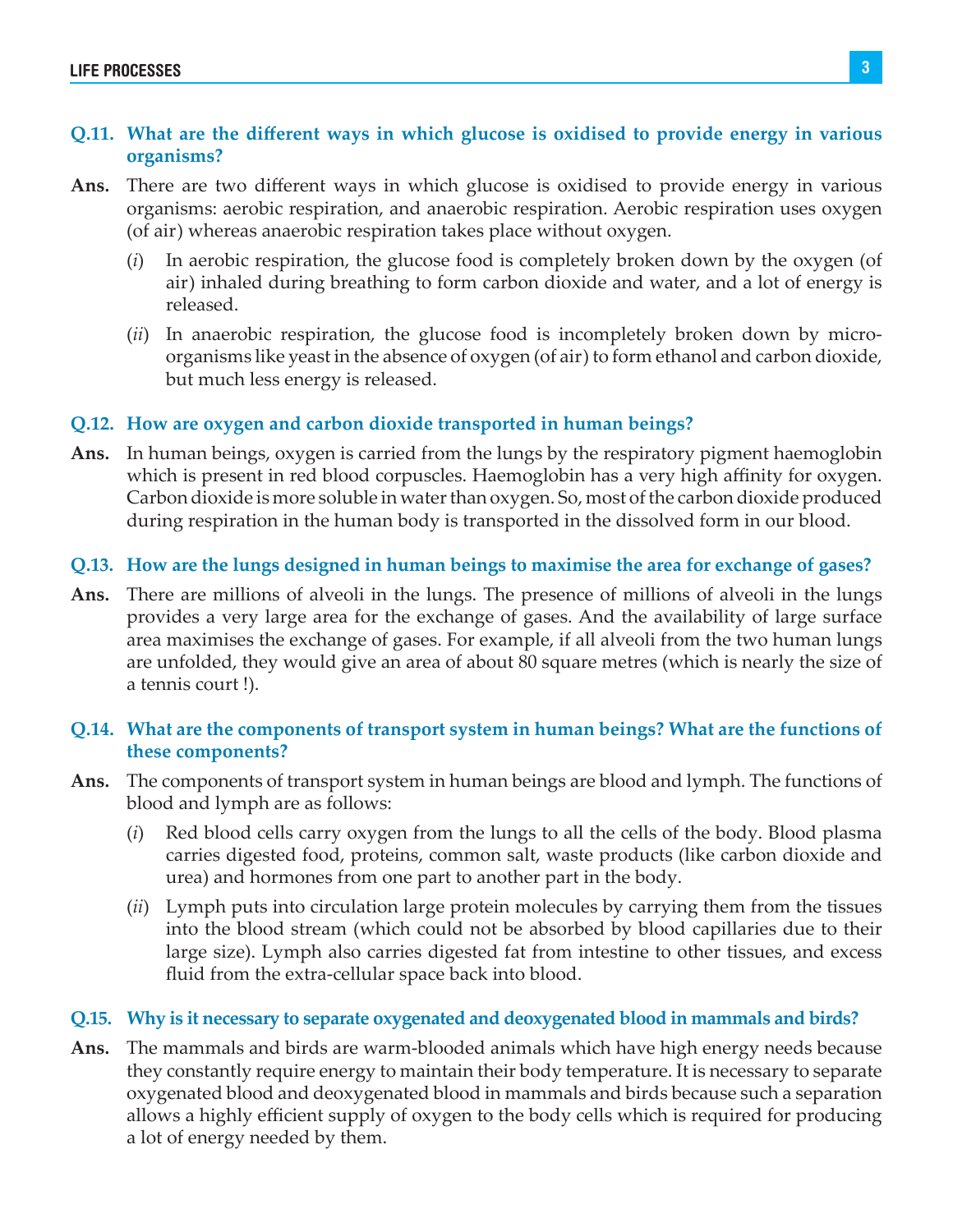#### **Q.16. What are the components of the transport system in highly organised plants?**

- **Ans.** The two components of transport in highly organised plants are xylem and phloem.
	- (*i*) Xylem tissue is made of dead cells in the form of xylem vessels and tracheids. It transports water and dissolved minerals from roots to all the parts of the plant.
	- (*ii*) Phloem tissue is made of living cells in the form of sieve tubes and companion cells. It transports food made in leaves by photosynthesis to all the parts of a plant.

#### **Q.17 How are water and minerals transported in plants?**

**Ans.** Water and the minerals dissolved in it are transported in plants by xylem tissue. In xylem tissue, the xylem vessels and tracheids of the roots, stems and leaves are interconnected to form a continuous water conducting channel which reaches all the parts of the plant. The mechanism of transport of water in plants is as follows: The leaves of plants have tiny pores called stomata. The water brought in by xylem to the leaves is constantly being lost by evaporation through stomata. The loss of water in the form of water vapour from the leaves of a plant is called transpiration. The continuous evaporation of water (or transpiration) from the cells of leaves creates a kind of suction which pulls up water from the roots through the xylem (just as a cold drink moves up the straw when we suck at the upper end of the straw). Thus, transpiration helps in the upward movement of water and dissolved minerals from the roots to the leaves.

#### **Q.18. How is food transported in plants?**

**Ans.** The transport of food (made by photosynthesis) in the plant leaves takes place through 'phloem tissue'. The phloem tissue consists of sieve tubes alongwith their companion cells. The mechanism of movement of food in phloem (or translocation) by utilising energy is described below: The sugar (food) made in leaves is loaded into the sieve tubes of phloem tissue by using energy from ATP. Water now enters into sieve tubes containing sugar by the process of osmosis due to which the pressure in the phloem tissue rises. This high pressure produced in the phloem tissue moves the food to all the parts of the plant having less pressure in their tissues. This allows the phloem to transport food according to the needs of the plant. The movement of food in phloem can be upwards or downwards depending on the requirements of the plant.

#### **Q.19. Describe the structure and functioning of nephrons.**

**Ans.** The nephron has a cup-shaped bag at its upper end which is called Bowman's capsule. The lower end of Bowman's capsule is tube-shaped and it is called a tubule. The Bowman's capsule and the tubule taken together make a nephron (Each kidney has about 1 million nephrons). One end of the tubule is connected to Bowman's capsule and its other end is connected to a urine-collecting duct of the kidney. The Bowman's capsule contains a bundle of capillaries which is called glomerulus. One end of glomerulus is attached to renal artery which brings the dirty blood containing the urea waste in it. The other end of glomerulus comes out of Bowman's capsule as a blood capillary, surrounds the tubule of nephron and finally joins a renal vein (putting urea-free clean blood into it). The function of glomerulus is to filter the blood passing through it. The dirty blood containing waste like urea (brought by renal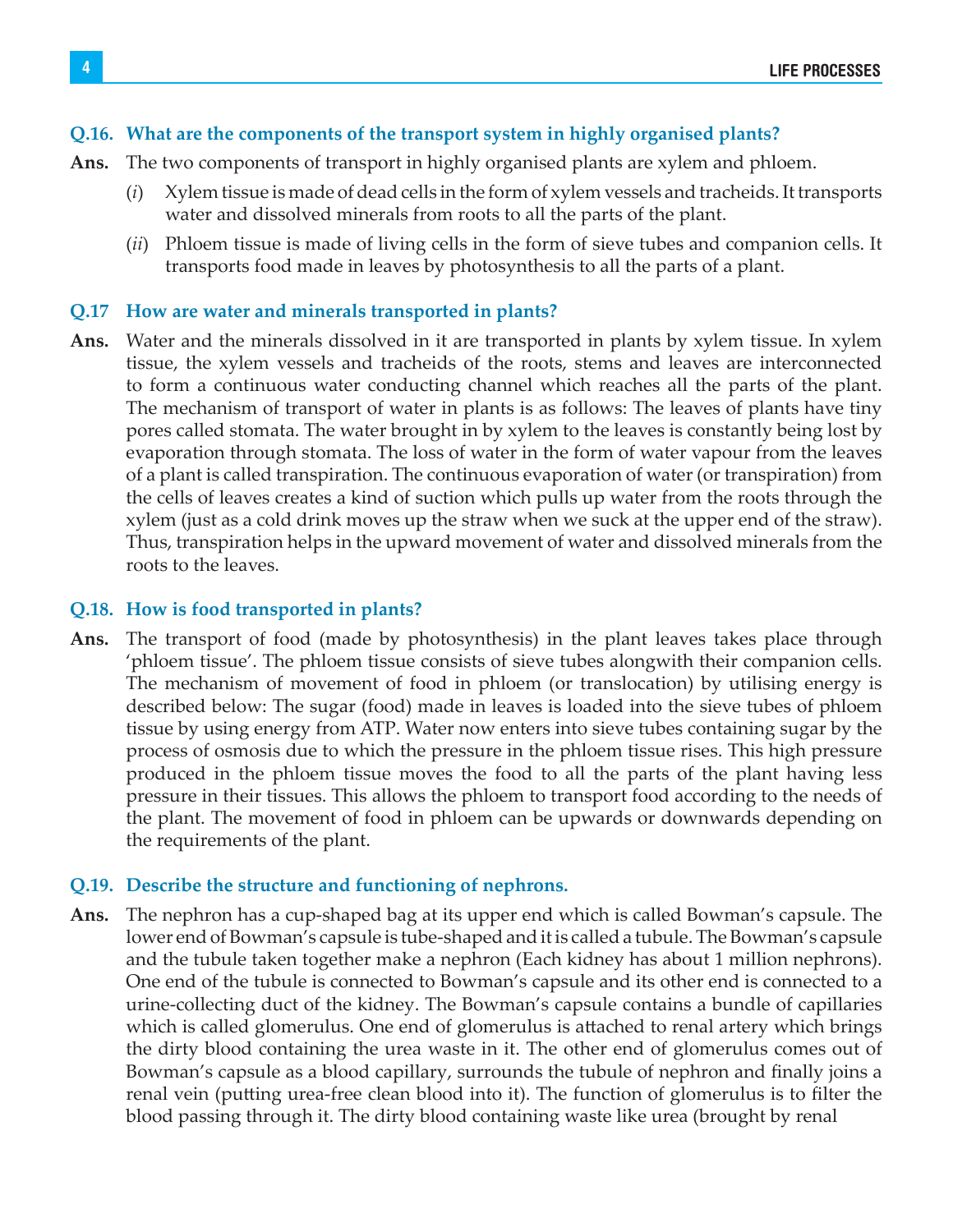

artery) enters the glomerulus. The glomerulus filters this blood. During filtration, the substances like glucose, amino acids, salts, water and urea, etc., present in the blood pass into Bowman's capsule and then enter the tubule of nephron. When the filtrate containing useful substances as well as the waste substances passes through the tubule, then the useful substances like all glucose, all amino acids, most salts, and most water, etc., are reabsorbed into the blood through blood capillaries surrounding the tubule. Only the waste substances urea, some unwanted salts and excess water remain behind in the tubule. The liquid left behind in the tubule of nephron is urine. The nephron carries this urine into the collecting duct of the kidney from where it is carried to ureter. From the ureter, urine passes into urinary bladder. Urine is stored in the bladder for some time and ultimately passed out of the body through urethra.

## **Q.20. What are the methods used by plants to get rid of excretory products?**

- **Ans.** (*i*) The plants produce carbon dioxide as a waste product during respiration and oxygen as a waste product during photosynthesis. The plants get rid of gaseous waste products through stomata in their leaves and lenticels in stems.
	- (*ii*) The plants store some of the solid and liquid wastes in their body parts such as leaves, bark and fruits. The plants get rid of stored solid and liquid wastes by the shedding of leaves, peeling of bark and felling of fruits.
	- (*iii*) The plants get rid of their wastes by secreting them in the form of gums and resins. The plants also secrete some waste substances into the soil around them.

## **Q.21. How is the amount of urine produced regulated?**

**Ans.** The amount of urine produced is regulated by reabsorption of water and some of the dissolved substances into the blood through blood capillaries surrounding the tubules of nephrons. The amount of urine produced depends on how much excess water is present in the body and how much of dissolved wastes are to be excreted.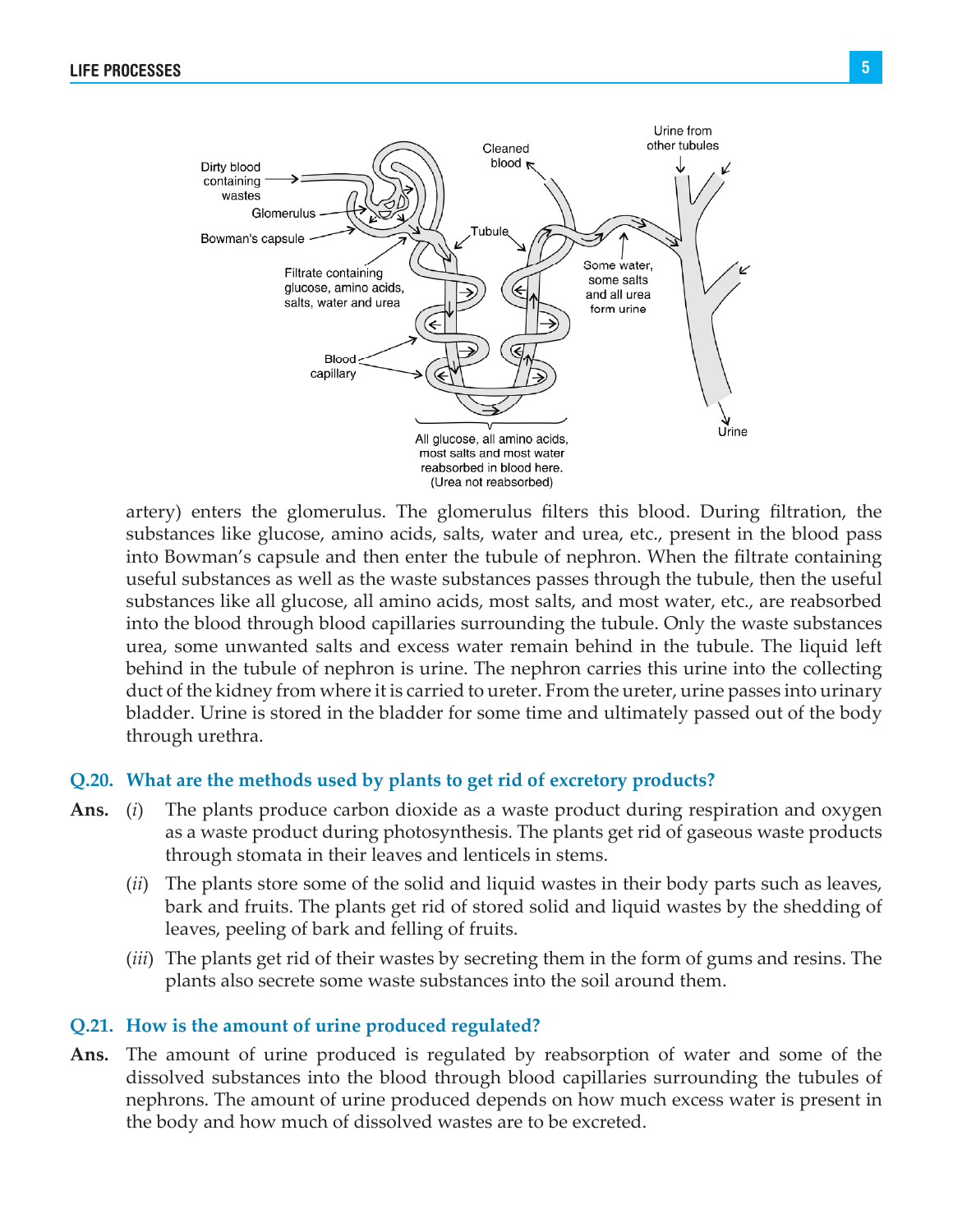## **NCERT Exercises**

| Q.1 The kidneys in human beings are a part of the system for:  |  |                         |  |  |  |  |  |
|----------------------------------------------------------------|--|-------------------------|--|--|--|--|--|
| (a) nutrition (b) respiration (c) excretion (d) transportation |  |                         |  |  |  |  |  |
| Ans. $(c)$ excretion.                                          |  |                         |  |  |  |  |  |
| Q.2. The xylem in plants are responsible for:                  |  |                         |  |  |  |  |  |
| (a) transport of water                                         |  | (b) transport of food   |  |  |  |  |  |
| (c) transport of amino acids                                   |  | (d) transport of oxygen |  |  |  |  |  |
| <b>Ans.</b> ( <i>a</i> ) transport of water.                   |  |                         |  |  |  |  |  |
| Q.3. The autotrophic mode of nutrition requires:               |  |                         |  |  |  |  |  |
| (a) carbon dioxide and water (b) chlorophyll                   |  |                         |  |  |  |  |  |
| $(c)$ sunlight                                                 |  | (d) all of the above    |  |  |  |  |  |
| <b>Ans.</b> ( <i>d</i> ) all of the above                      |  |                         |  |  |  |  |  |
|                                                                |  |                         |  |  |  |  |  |

- **Q.4. The breakdown of pyruvate to give carbon dioxide, water and energy takes place in: (***a***) cytoplasm (***b***) mitochondria (***c***) chloroplast (***d***) nucleus**
- **Ans.** (*b*) mitochondria

## **Q.5. How are fats digested in our bodies? Where does this process take place?**

**Ans.** Fats are digested in the small intestine in our body. The liver secretes an alkaline liquid called bile into small intestine. The salts present in bile emulsify (or break) large globules of fat present in our food into smaller globules making it easy for the enzymes to act on them and digest them. Pancreas secretes pancreatic juice into small intestine which also contains an enzyme called 'lipase'. The enzyme lipase breaks down the emulsified fat further. And finally, the enzymes present in intestinal juice brings about the complete digestion of fats by converting them into fatty acids and glycerol.

## **Q.6. What is the role of saliva in the digestion of food?**

**Ans.** Saliva contains an enzyme called salivary amylase. The enzyme salivary amylase present in saliva breaks down the complex 'starch' carbohydrate present in food into a simpler sugar.

## **Q.7. What are the conditions necessary for autotrophic nutrition and what are its by-products?**

**Ans.** Autotrophic mode of nutrition involves the making of food by green plants by the process of photosynthesis. The conditions necessary for autotrophic nutrition are the presence of: Carbon dioxide, Water, Chlorophyll and Sunlight. Carbon dioxide combines with water in the presence of sunlight energy (absorbed by chlorophyll) to form food like glucose. This glucose carbohydrate is used for providing energy to the plant. A part of glucose is stored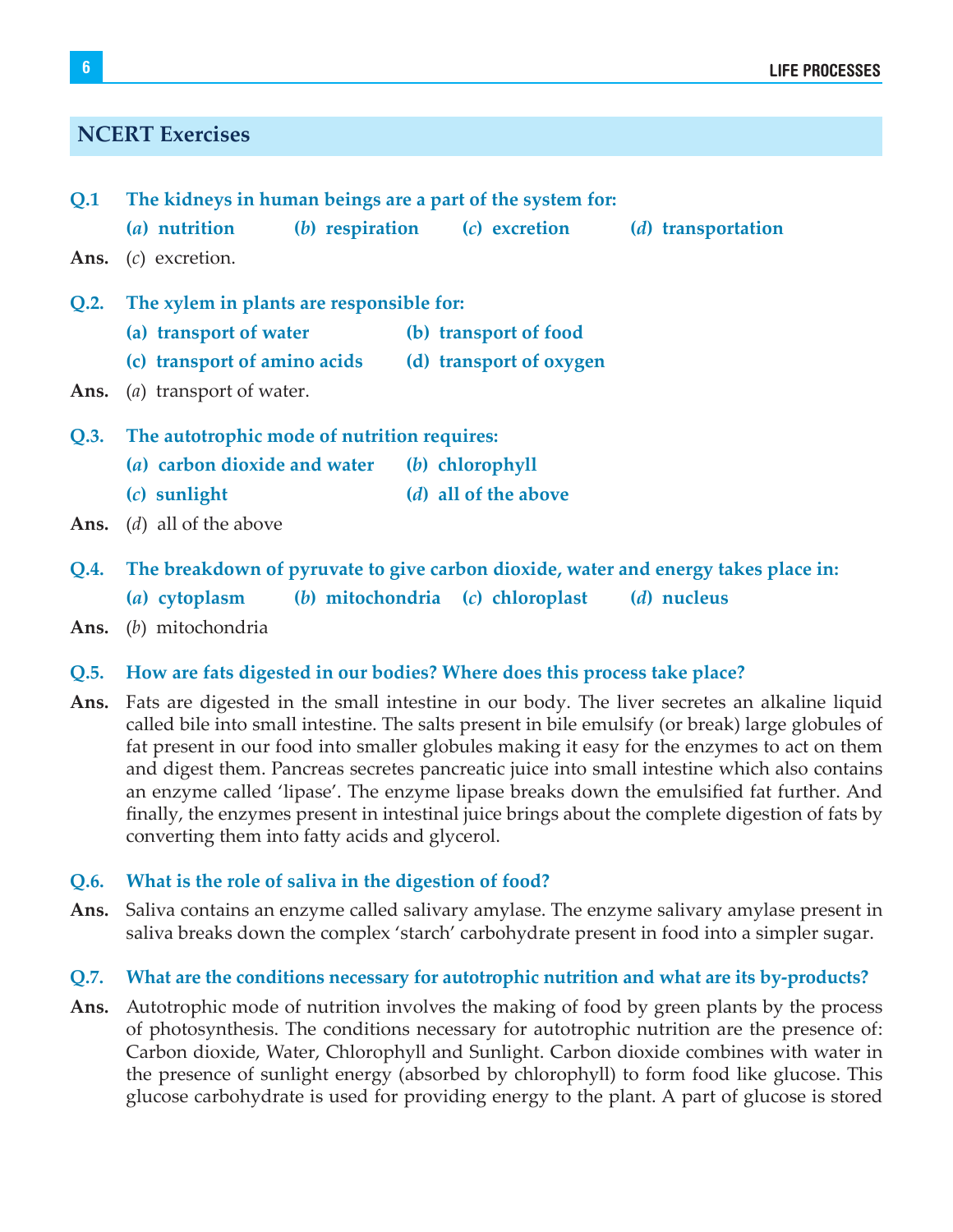in plants as starch which can be used as a source of energy whenever the plant needs it. The major by-product of autotrophic nutrition (or photosynthesis) is oxygen gas which goes into the air.

## **Q.8. (***a***) What are the differences between aerobic and anaerobic respiration?**

## **(***b***) Name some organisms that use the anaerobic mode of respiration.**

| Ans. |  | <b>Aerobic Respiration</b>                               | <b>Anaerobic Respiration</b>                                    |
|------|--|----------------------------------------------------------|-----------------------------------------------------------------|
|      |  | Aerobic respiration takes place<br>in presence of oxygen | Anaerobic respiration takes<br>place in absence of oxygen       |
|      |  | It occurs in mitochondria                                | It occurs in cytoplasm                                          |
|      |  | The end products are carbon<br>dioxide and water         | The end products are alcohol<br>or lactic acid                  |
|      |  | 38 molecules of ATP are<br>released                      | Two molecules of ATP are<br>released                            |
|      |  | It takes place in most living<br>cells                   | It takes place in muscle cells,<br>yeast and anaerobic bacteria |

(*b*) Anaerobic mode of respiration is used by certain micro-organisms such as yeast and some bacteria known as anaerobic bacteria.

## **Q.9. How are the alveoli designed to maximise the exchange of gases?**

**Ans.** There are millions of alveoli (thin-walled air-sacs) in the lungs. The presence of millions of alveoli in the lungs provides a very large area for the exchange of gases. And the availability of large surface area maximises the exchange of gases. For example, if all alveoli from the two human lungs are unfolded, they would give an area of about 80 square metres (which is nearly the size of a tennis court !).

## **Q.10. What would be the consequences of a deficiency of haemoglobin in our bodies?**

**Ans.** The oxygen required for breathing and respiration (release of energy) is carried by haemoglobin present in our blood. The deficiency of haemoglobin in the blood of a person reduces the oxygen-carrying capacity of blood resulting in breathing problems, tiredness and lack of energy. The person looks pale and loses weight.

## **Q.11. Describe double circulation in human beings. Why is it necessary?**

**Ans.** A circulatory system in which the blood travels twice through the heart in one complete cycle of the body is called double circulation. In the human circulatory system, the pathway of blood from the heart to the rest of the body and back to the heart is called systemic circulation; and the pathway of blood from the heart to the lungs and back to the heart is called pulmonary circulation. These two types of circulation taken together make double circulation. The double circulation is necessary to supply oxygenated blood to the whole body (except lungs), and then to get deoxygenated blood reoxygenated in the lungs.